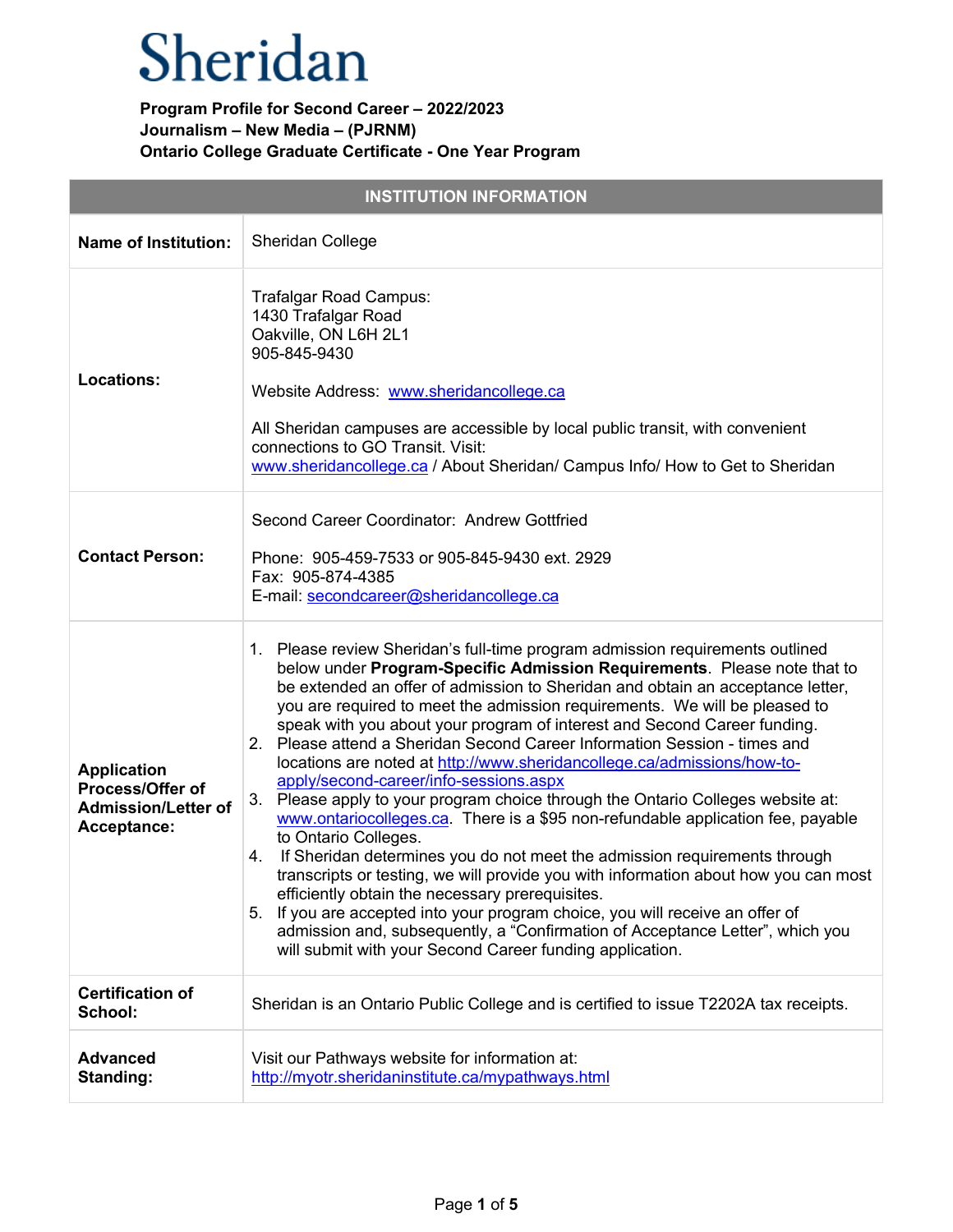| <b>PROGRAM INFORMATION</b>                                                                                  |                                                                                                                                                                                                                                                                                                                                                                                                                                                            |  |
|-------------------------------------------------------------------------------------------------------------|------------------------------------------------------------------------------------------------------------------------------------------------------------------------------------------------------------------------------------------------------------------------------------------------------------------------------------------------------------------------------------------------------------------------------------------------------------|--|
| Program Name/<br>Credential:                                                                                | Journalism - New Media<br>Ontario College Graduate Certificate                                                                                                                                                                                                                                                                                                                                                                                             |  |
| <b>Program-Specific</b><br><b>Admission</b><br><b>Requirements:</b>                                         | https://www.sheridancollege.ca/programs/journalism-new-media#tab=admission-<br>requirements                                                                                                                                                                                                                                                                                                                                                                |  |
| <b>Program Offered</b><br><b>SEPTEMBER 2022</b><br><b>Start/End dates by</b><br>semester                    | Sept. 6, 2022<br>Jan. 9, 2023<br>$1$ To<br>2 <sup>1</sup><br>To<br>Dec. 16, 2022<br>Apr. 21, 2023                                                                                                                                                                                                                                                                                                                                                          |  |
| Program Length/<br><b>Hours/Weeks:</b>                                                                      | This is a 1 year full time program: 2 semesters of 15 weeks each with 1 reading<br>(break) week.<br>Hours per week: 19 (daytime hours between 8:00 a.m. and 6:00 p.m., Monday to<br>Friday; however, please note that in some cases courses may run until 10:00 p.m.)<br>Programs starting in September have a holiday break of approximately 3 weeks.<br>Students will be notified about their class schedule prior to the beginning of each<br>semester. |  |
| <b>Class Size:</b>                                                                                          | Approximately 35                                                                                                                                                                                                                                                                                                                                                                                                                                           |  |
| <b>Course Outline:</b>                                                                                      | https://www.sheridancollege.ca/programs/courses/course-outline-search                                                                                                                                                                                                                                                                                                                                                                                      |  |
| <b>Registration Fee:</b><br>(applicable at time<br>of publication -<br>subject to change<br>without notice) | The \$95 non-refundable application processing fee paid to Ontario Colleges covers<br>application processing for one application cycle.                                                                                                                                                                                                                                                                                                                    |  |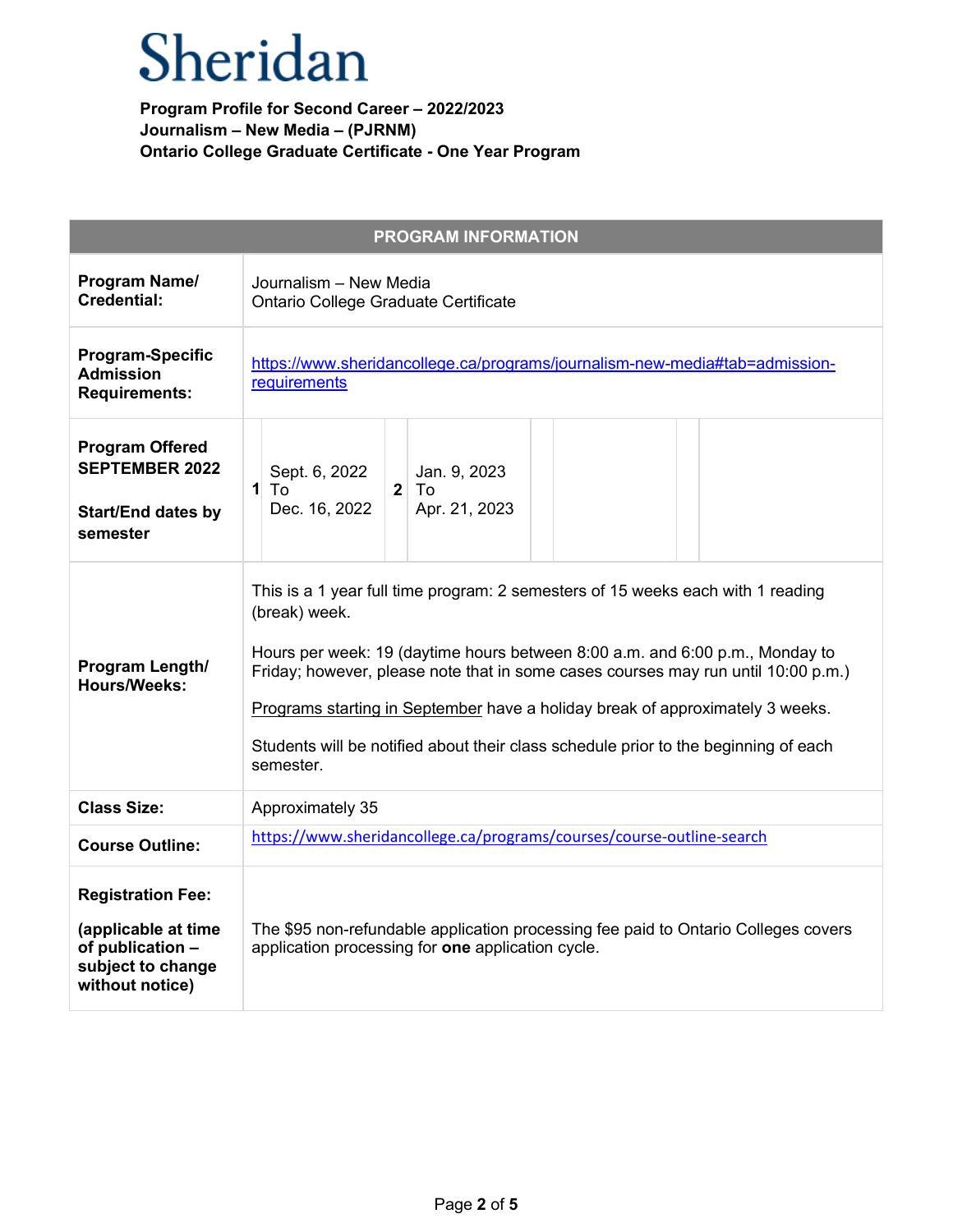| <b>PROGRAM INFORMATION</b>                                                                                |                                                                                                                                                                                                                                                                                                                                                                                                                                                                                                                                                                                                                               |  |
|-----------------------------------------------------------------------------------------------------------|-------------------------------------------------------------------------------------------------------------------------------------------------------------------------------------------------------------------------------------------------------------------------------------------------------------------------------------------------------------------------------------------------------------------------------------------------------------------------------------------------------------------------------------------------------------------------------------------------------------------------------|--|
| <b>Annual Tuition:</b><br>(applicable at time<br>of publication -<br>subject to change<br>without notice) | https://www.sheridancollege.ca/programs/journalism-new-media#tab=fees-and-<br>financial-aid<br>Tuition fees are regulated by the Ministry of Advanced Education and Skills<br>Development and a change could be made by action of the Ontario Government.<br>As the Fee Guide is prepared in advance, Sheridan reserves the right to make<br>changes due to errors and omissions. Additional fees will apply for some programs<br>with a modified curriculum. All information provided is current as of publication.                                                                                                          |  |
| Parking:<br>(applicable at time<br>of publication -<br>subject to change<br>without notice)               | https://epark.sheridancollege.ca/                                                                                                                                                                                                                                                                                                                                                                                                                                                                                                                                                                                             |  |
| <b>Book Costs:</b><br>(applicable at time<br>of publication -<br>subject to change<br>without notice)     | Approximately \$630.00 per semester - 5% tax included                                                                                                                                                                                                                                                                                                                                                                                                                                                                                                                                                                         |  |
| <b>Other Costs:</b>                                                                                       | <b>Mobile Computing</b><br>This program is a Mobile Computing program. Mobile computing programs require<br>the use of a laptop as a mandatory component of curriculum during academic terms.<br>New students in mobile computing programs must bring a laptop of their choice that<br>will meet the program's requirements.<br>Locker Fee - \$15 for one semester, \$25 for two semesters, and \$35 for one<br>academic year (September - August). All students must provide their own lock.<br>Payment will be by debit or credit card only.<br>Please note ALL COSTS are approximate and subject to change without notice. |  |
| <b>Payment Policy for</b><br><b>Second Career:</b>                                                        | Please refer to your Fees Invoice for tuition deadlines as dates vary depending on<br>when you accept an offer.                                                                                                                                                                                                                                                                                                                                                                                                                                                                                                               |  |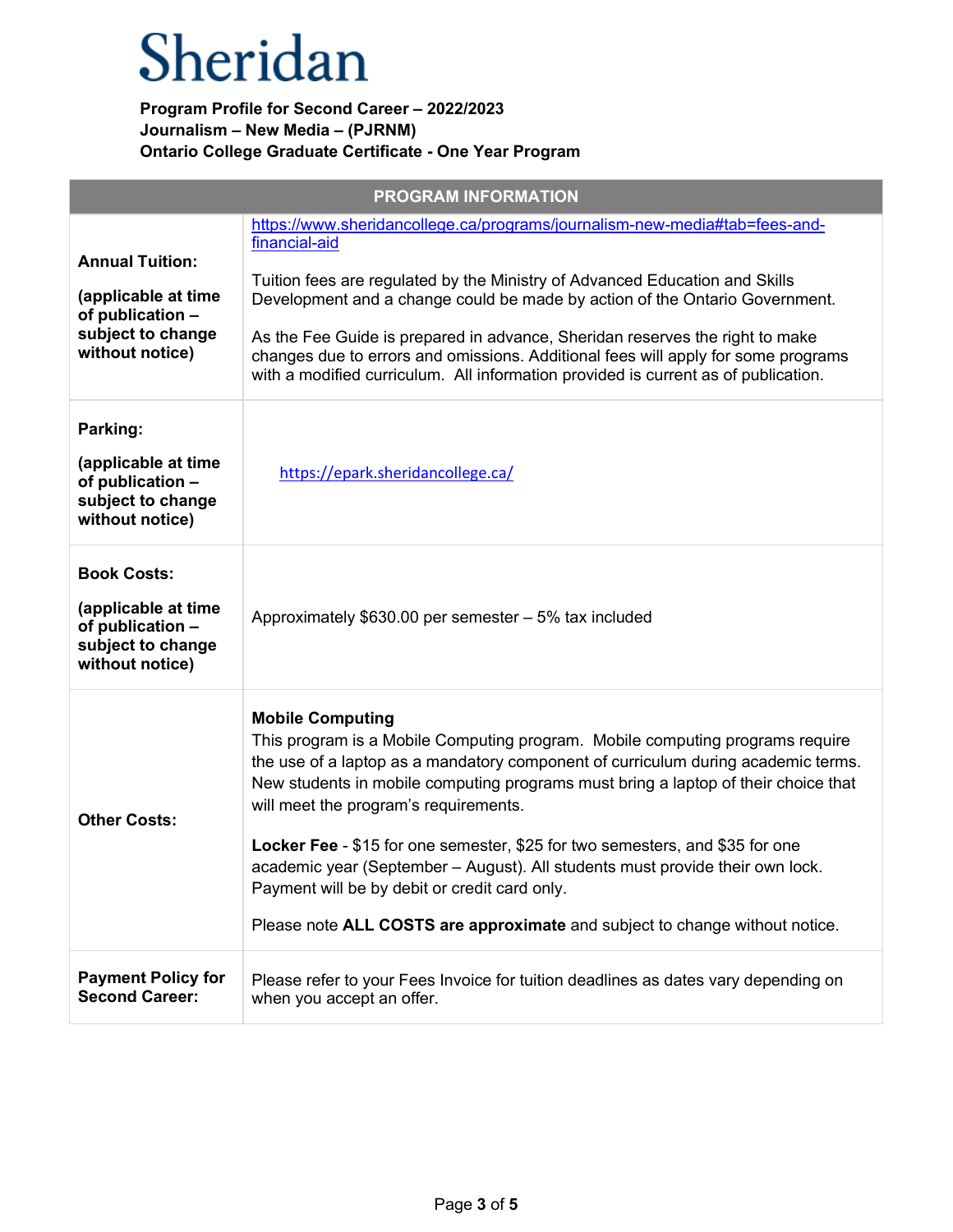| <b>PROGRAM INFORMATION</b>                                       |                                                                                                                                                                                                                                                                                                                                                        |  |
|------------------------------------------------------------------|--------------------------------------------------------------------------------------------------------------------------------------------------------------------------------------------------------------------------------------------------------------------------------------------------------------------------------------------------------|--|
| <b>Withdrawal/Refund</b><br><b>Policy</b>                        | Students must officially withdraw from Sheridan post-secondary programs via the<br>"Application for Term or Complete Program Withdrawal" form by the 10 <sup>th</sup> day of<br>scheduled classes                                                                                                                                                      |  |
|                                                                  | All fees are subject to a \$500 non-refundable registration charge, in accordance with<br>policy set by the Ministry of Advanced Education and Skills Development.                                                                                                                                                                                     |  |
|                                                                  | Any refund, less the non-refundable registration charge, will be refunded to the<br>student in the form of a cheque. Students who pay for two or more terms in advance<br>will receive a full refund of second semester fees providing the withdrawal is received<br>prior to the fee payment deadline date of the subsequent term.                    |  |
|                                                                  | Please note: As a Second Career-funded student, all refunds are to be returned to<br>your funder.                                                                                                                                                                                                                                                      |  |
| <b>Your Second Career</b><br>and Career<br><b>Opportunities:</b> | https://www.sheridancollege.ca/programs/journalism-new-media#tab=careers                                                                                                                                                                                                                                                                               |  |
| <b>Method of</b><br>Instruction:                                 | Courses are instructor-led. Students will engage in a variety of applied learning and<br>experiential activities and will complete projects.                                                                                                                                                                                                           |  |
| <b>Equipment</b><br><b>Availability:</b>                         | Students will have access to computers in open access computer labs.                                                                                                                                                                                                                                                                                   |  |
| <b>Instructor</b><br><b>Qualifications:</b>                      | Our faculty is hired based on a combination of industry experience and academic<br>qualifications. Most full-time faculty have relevant Master's degrees and/or<br>professional certifications where applicable.<br>Our faculty is provided with opportunities to engage in professional development to                                                |  |
|                                                                  | ensure currency in their field and proficiency in teaching adults.                                                                                                                                                                                                                                                                                     |  |
| <b>Curriculum Design:</b>                                        | All programs are designed and kept up to date with input from Program Advisory<br>Committees which include representation from employers and industry organizations.<br>The Centre for Teaching and Learning at Sheridan oversees the design of new<br>programs and courses and maintains a schedule of program review to keep programs<br>up to date. |  |